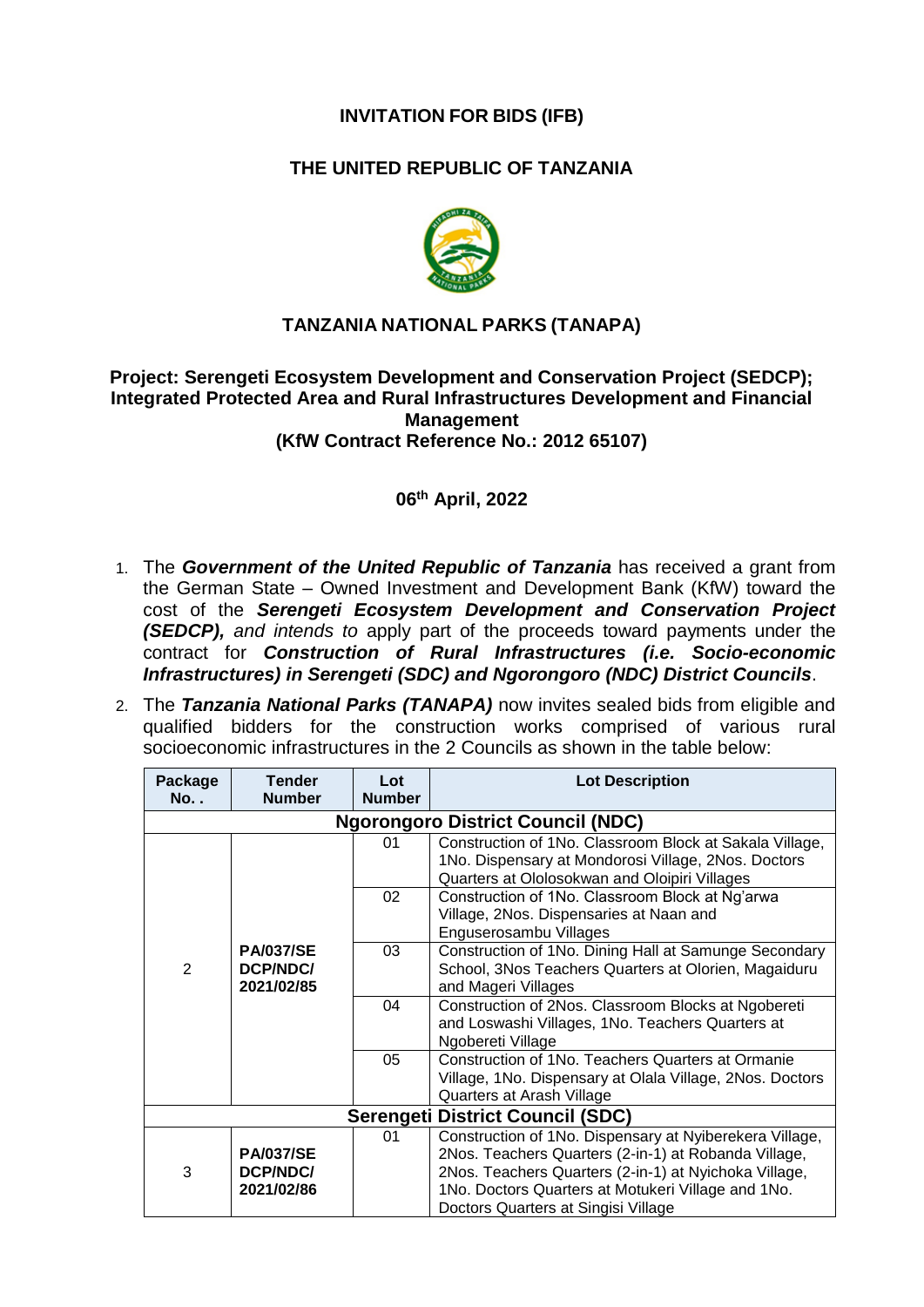| Package<br>No. .                         | <b>Tender</b><br><b>Number</b>             | Lot<br><b>Number</b> | <b>Lot Description</b>                                                                                                                                                                                                                                                                                               |  |  |  |  |
|------------------------------------------|--------------------------------------------|----------------------|----------------------------------------------------------------------------------------------------------------------------------------------------------------------------------------------------------------------------------------------------------------------------------------------------------------------|--|--|--|--|
|                                          |                                            | 02                   | Construction of 1No. Dispensary at Mbilikiri Village, 1No.<br>Dispensary at Nyamakendo Village, 1No. Dispensary at<br>Merenga Village, 2Nos. Doctors Quarters (2-in-1) at<br>Tamkeri Village, 2Nos. Classroom Blocks (2-in-1) at<br>Mbalibali Village                                                                |  |  |  |  |
| <b>Ngorongoro District Council (NDC)</b> |                                            |                      |                                                                                                                                                                                                                                                                                                                      |  |  |  |  |
| $\overline{4}$                           | <b>PA/037/SE</b><br>DCP/NDC/<br>2021/02/87 | 01                   | Construction of 1No. Dispensary at Njoroi Village, 1No.<br>Dispensary at Kirtalo Village, 1No. Classroom Block (2-<br>in-1) at Orkiu Juu Village, 1No. Classroom Block (3-in-1)<br>at Sukenya Village, 1No. Classroom Block (3-in-1) at<br>Soitsambu Village, and 1No Classroom Block (2-in-1) at<br>Lopolun Village |  |  |  |  |
|                                          |                                            | 02                   | Construction of 1No. Dispensary at Yasimdito Village<br>and 1No. Doctors Quarters at Mgongo Village                                                                                                                                                                                                                  |  |  |  |  |
|                                          |                                            | 03                   | Construction of 1No. Classroom Block (2-in-1) at<br>Mbuken Village, 1No. Classroom Block (2-in-1) at<br>Oldonyowas Village, and 1No. Teachers Quarters (2-in-<br>1) at Loosoito Village                                                                                                                              |  |  |  |  |

*Note:* 

- *Bidders are allowed to submit offers for more than one package*
- All the lots within a package must be included in the bid.
- 3. Bidding will be conducted by means of the National Competitive Bidding *(NCB)* procedure with qualification as specified in the KfW *["Guidelines for the Procurement](https://www.kfw-entwicklungsbank.de/PDF/Download-Center/PDF-Dokumente-Richtlinien/Vergaberichtlinien-2019-Englisch-Internet_2.pdf)  [of Consulting Services, Works, Plant, Goods and Non-Consulting Services in](https://www.kfw-entwicklungsbank.de/PDF/Download-Center/PDF-Dokumente-Richtlinien/Vergaberichtlinien-2019-Englisch-Internet_2.pdf)  [Financial Cooperation with Partners"](https://www.kfw-entwicklungsbank.de/PDF/Download-Center/PDF-Dokumente-Richtlinien/Vergaberichtlinien-2019-Englisch-Internet_2.pdf),* but is open to all eligible bidders, as defined in the Procurement Guidelines *Article 1.3*. In the case of foreign bidders, Procurement Guidelines *Article 2.4.3* shall also apply.
- 4. Interested eligible Bidders may obtain further information from and inspect the bidding documents at *the Offices of Procurement Management Unit (PMU) – Attn: Asha Mvungi, Office Room No. 40, Mwalimu J.K. Nyerere Conservation Centre, Burka Estate, Dodoma Road, P.O. Box 3134, Arusha, Tanzania* from 08:00 to 16:00 Hours, Monday to Friday except Public holidays. Contacts via email address: *[psm@tanzaniaparks.go.tz](mailto:psm@tanzaniaparks.go.tz) (cc: [nuhu.daniel@tanzaniaparks.go.tz\)](mailto:nuhu.daniel@tanzaniaparks.go.tz)*
- **5.** Bidders are encouraged to attend the pre-bid meeting which will be held on *Thursday, 21st April 2022* at 10:00 Hours at the *Ngorongoro Tourism Centre, Seventh Floor, Endoro Hall, Goliondoi Road, Arusha***.** The minutes of the pre-bid meeting will be shared with all bidders who would have purchased the Bidding Documents. The costs for attending the pre-bid meeting shall be at Bidders' expense.
- *6.* A complete set of the bidding documents **(in English)** is available to interested eligible Bidders upon the submission of a written application to the address below and upon payment of a non-refundable fee of *Tanzanian Shillings One Hundred Thousand only (TZS 100,000.00)* or its equivalent in freely convertible currency for each set (per tender reference number). The method of payment will be through *Control Number* to be provided by the Procuring Entity to the **Conservation Commissioner, TANAPA, Mwalimu J.K. Nyerere Conservation Centre Burka Estate, Dodoma Road, P.O. Box 3134, Arusha, Tanzania.** The document shall be sent by Courier (related costs to be covered by the interested Bidder) or physical pickup by the Bidders at *TANAPA HQ, Office Room No. 40, [Mwalimu J.K.](http://www.google.com/url?sa=t&rct=j&q=&esrc=s&source=web&cd=2&cad=rja&uact=8&ved=0ahUKEwic1bnlvq_XAhXCbRQKHXr6BYMQFggtMAE&url=http%3A%2F%2Fwww.juliusnyerere.org%2Fabout%2Fcategory%2Fnyerere_philosophy&usg=AOvVaw1q6nw5A7ghqLynkUMPA9fK)  [Nyerere Conservation C](http://www.google.com/url?sa=t&rct=j&q=&esrc=s&source=web&cd=2&cad=rja&uact=8&ved=0ahUKEwic1bnlvq_XAhXCbRQKHXr6BYMQFggtMAE&url=http%3A%2F%2Fwww.juliusnyerere.org%2Fabout%2Fcategory%2Fnyerere_philosophy&usg=AOvVaw1q6nw5A7ghqLynkUMPA9fK)entre, Burka Estate, Dodoma Road, Arusha.*
- 7. Bids in one original plus two copies*,* properly filled in, and enclosed in plain envelopes must be delivered to the address below: *The Secretary of Tender*